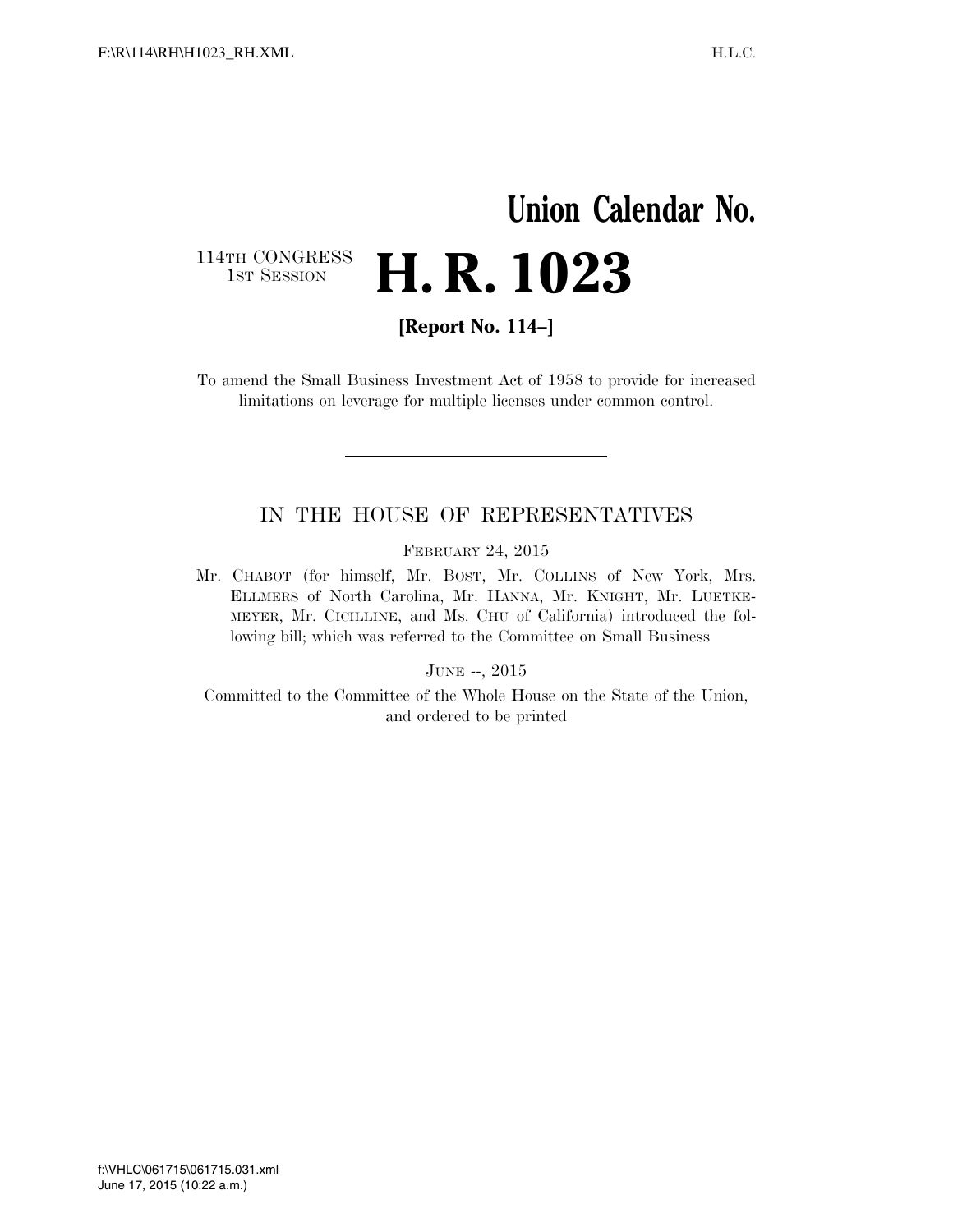## **A BILL**

To amend the Small Business Investment Act of 1958 to provide for increased limitations on leverage for multiple licenses under common control.